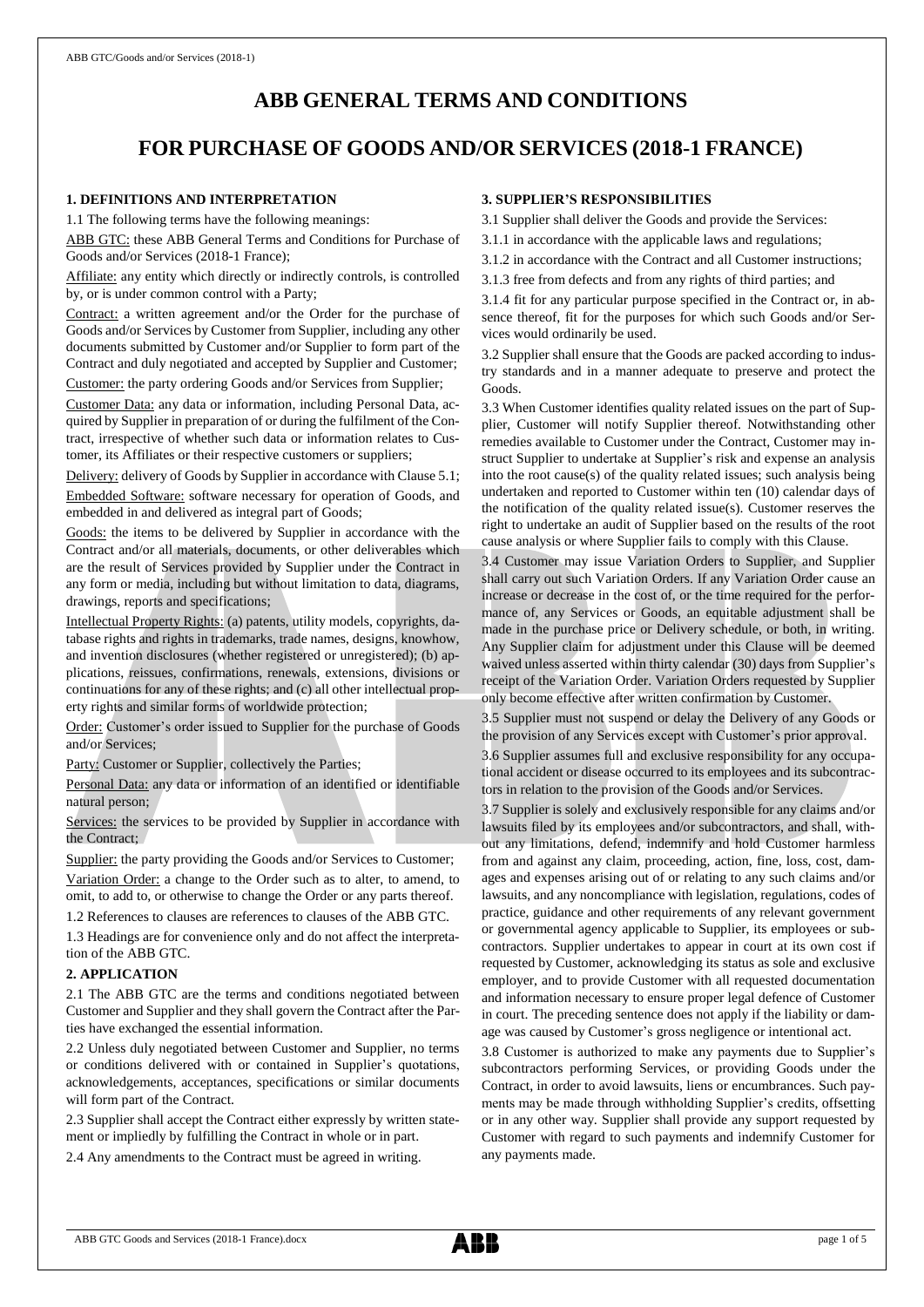## **4. PAYMENT, INVOICING**

4.1 In consideration of the Goods delivered and/or the Services provided by Supplier in accordance with the Contract, Customer shall pay to Supplier the purchase price stated in the Contract provided the invoice fulfils the requirements defined in the Contract.

4.2 Supplier shall submit invoices in an auditable form, complying with applicable laws, generally accepted accounting principles and the specific Customer requirements, containing the following minimum information: Supplier name, address and reference person including contact details; invoice date; invoice number; Order number and Supplier number; address of Customer; quantity; specification of Goods and/or Services; price (total amount invoiced); currency; tax or VAT amount; tax or VAT number; Authorized Economic Operator and/or Approved Exporter Authorization number and/or other customs identification number, if applicable; payment terms as agreed. In the event of late payment or maturity extension, it will be applied in accordance with the law as a penalty, an increase in the amount of receivables equal to three times the legal rate of interest. Similarly, in case of late payment or partial payment, a lump sum of 40 Euros is payable ipso jure from the first day of delay.

4.3 Invoices must be sent to the billing address specified in the Contract.

4.4 Customer shall pay the invoice in accordance with the payment terms agreed in the Contract.

4.5 Customer will reimburse expenses only at cost and to the extent agreed in writing.

4.6 Services charged on the basis of hourly rates require written confirmation of Supplier's time sheets by Customer. Supplier shall submit such time sheets to Customer for confirmation as may be instructed by Customer but latest together with any related invoice. Confirmation of time sheets cannot be construed as acknowledgement of any claims. Customer is not obliged to pay invoices based on time sheets which are not confirmed by Customer in writing.

4.7 Customer reserves the right to set off or withhold payment for Goods and/or Services not provided in accordance with the Contract.

## **5. DELIVERY, PERFORMANCE OF SERVICES**

5.1 Unless agreed otherwise in the Contract, the Goods shall be delivered in accordance with INCOTERMS 2010 FCA, to the place defined in the Contract or, if no such place has been defined, to Customer's place of business.

5.2 The Services shall be provided at the place specified in the Contract or, if no such place has been specified, at Customer's place of business.

5.3 Supplier shall provide no later than at the time of acceptance of the Contract the following minimum information: number of packages and contents, the customs tariff numbers of the country of consignment, and the countries of origin for all Goods. For controlled Goods, the relevant national export control numbers must be indicated and, if the Goods and/or Services are subject to U.S. export regulations, the U.S. Export Control Classification Numbers (ECCN) or classification numbers of the International Traffic in Arms Regulations (ITAR) must be specified. Proofs of preferential origin as well as conformity declarations and marks of the country of consignment or destination are to be submitted without being requested; certificates of origin upon request. Supplier shall state the Order number on all invoices (in particular but not limited to commercial, pro forma or customs invoices).

5.4 The Goods shall be delivered, and Services shall be provided during Customer's business hours unless otherwise requested by Customer.

5.5 Upon Delivery, Supplier (or its appointed carrier) shall provide Customer a delivery note and any other required export and import documents not mentioned in Clause 5.3. If Customer has approved partial delivery, such delivery note shall also include the outstanding balance. 5.6 Ownership of the Goods passes to Customer at Delivery. To the extent that the Goods contain Embedded Software, ownership of such Embedded Software will not passto Customer, but Supplier shall grant, or – as applicable – shall procure that the third party owner grants, Customer and all users a worldwide, irrevocable, perpetual, transferable, non-exclusive, royalty-free right to use the Embedded Software as integral part of such Goods and/or for servicing either of them.

## **6. ACCEPTANCE**

6.1 Delivery of Goods or provision of Services may not be deemed to be acceptance of such Goods or Services by Customer. Customer shall have reasonable time to inspect or test the Goods and/or Services and to report any defects to Supplier. If a defect in the Goods and/or Services was not reasonably detectable during the inspection, Customer shall have reasonable time to provide notice of such defect after it has become apparent and/or to reject the Goods and/or Services.

6.2 The Parties may agree on a certain acceptance procedure, in which case acceptance will be subject to Customer's written acceptance statement. Supplier shall inform Customer in writing within a reasonable time period in advance when the Goods and/or Services are ready for acceptance.

6.3 Customer may enforce any remedy defined in the Contract for any rejected Goods or Services.

## **7. DELAY**

If the Delivery of Goods or the provision of Services does not comply with the agreed date(s), Customer may:

7.1 terminate the Contract in whole or in part;

7.2 refuse any subsequent delivery of the Goods or provision of the Services;

7.3 recover from Supplier any expenses reasonably incurred by Customer in obtaining the Goods and/or Services in substitution from another supplier;

7.4 claim damages for any justified cost, loss, expenses and liquidated damages incurred by Customer which are attributable to Supplier's delay; and

7.5 claim liquidated damages as agreed in the Contract.

## **8. WARRANTY AND REMEDIES**

8.1 Supplier warrants that the Goods and/or Services comply with the Contract, including but without limitation to Supplier's responsibilities as defined in Clause 3.1.

8.2 Supplier warrants that the Goods are new and unused at the date of Delivery and remain free from defects during the warranty period.

8.3 The warranty period is twenty four (24) months from Delivery.

8.4 In case of breach of any warranty which is not remedied within forty eight (48) hours from Customer's notification, or in case of any other breach of the Contract, Customer is entitled to enforce any or more of the following remedies at its discretion and at Supplier's expense:

8.4.1 to give Supplier another opportunity to carry out any additional work necessary to ensure that the Contract is fulfilled, and/or to obtain prompt repair or replacement of the defective Goods and/or Services;

8.4.2 to carry out (or to instruct a third party to carry out) any additional work necessary to make the Goods and/or Services comply with the Contract;

8.4.3 to refuse any further Goods and/or Services;

8.4.4 to claim such damages as may have been sustained by Customer as a result of Supplier's breach of the Contract;

8.4.5 to terminate the Contract; in such event Customer has no obligation to compensate Supplier, and, at Customer's option, Supplier shall pay back to Customer any remuneration received from Customer for the Goods and/or Services and take back the Goods at Supplier's own cost and risk.

8.5 In case of a breach of any warranty, the entire warranty period shall be restarted for the defective Goods/Services from the date the remediation is completed to Customer's satisfaction.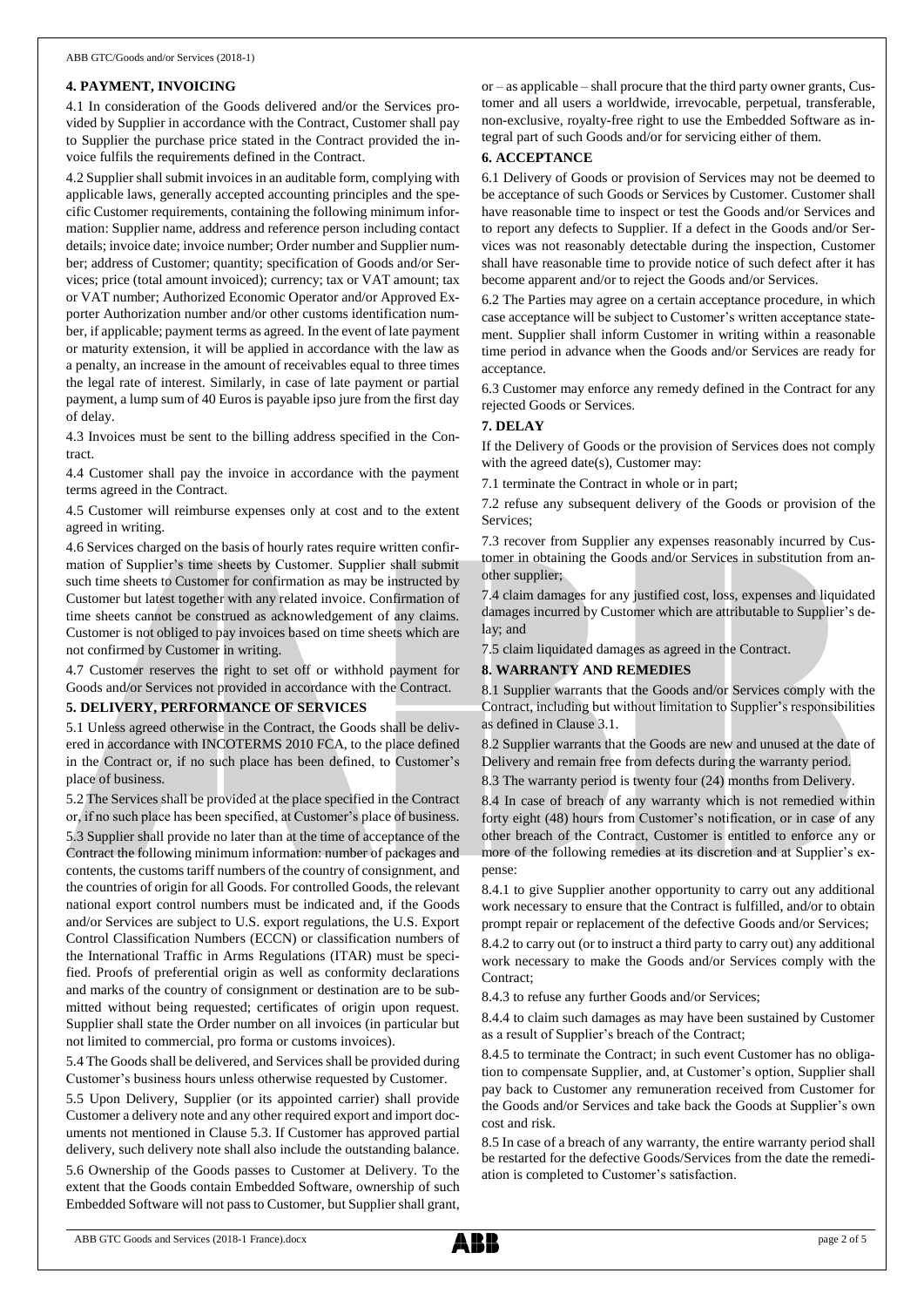8.6 The rights and remedies available to Customer under the Contract are cumulative and are not exclusive of any rights or remedies available at law or in equity.

## **9. INTELLECTUAL PROPERTY RIGHTS**

9.1 Subject to Clause 9.2, Supplier hereby grants Customer, or undertakes to procure that Customer is granted, a worldwide, irrevocable, transferable, non-exclusive, royalty-free license to use the Intellectual Property Rights in the Goods, including Embedded Software, if any.

9.2 Supplier herewith assigns to Customer full ownership rights in any Intellectual Property Rights in Goods resulting from the Services. Supplier further agrees, upon Customer's request and at its cost, to take all further steps necessary to perfect Customer's ownership to the Intellectual Property Rights.

9.3 Intellectual Property Rights in any Goods created by or licensed to Supplier prior or outside a Contract (Pre-Existing IPR) will remain vested in Supplier (or the third party owner). To the extent that Pre-Existing IPR are embedded in any Goods resulting from the Services, Supplier grants, or undertakes to procure that the third party owner grants, Customer and its Affiliates a worldwide, irrevocable, transferable, non-exclusive, royalty-free license to use the Pre-Existing IPR as part of such Goods, including the right to improve, develop, market, distribute, sublicense or otherwise use such Pre-Existing IPR.

9.4 Supplier must specify in writing and prior to Delivery all open source software contained in or used by Embedded Software, if any, and request Customer's written approval. Supplier agrees to replace at its own cost any open source software components rejected by Customer with software of at least the same quality and functionality.

9.5 If any claim is made against Customer that the Goods and/or Services infringe a third party's Intellectual Property Rights, Supplier shall at its cost, but at Customer's discretion (i) procure for Customer and Customer's clients, as the case may be, the right to continue using the Goods and/or Services; (ii) modify the Goods and/or Services so they cease to be infringing; or (iii) replace the Goods and/or Services by non-infringing equivalents. Otherwise, Customer is entitled to terminate the Contract and to reclaim all sums which it has paid to Supplier thereunder.

## **10. COMPLIANCE, INTEGRITY**

10.1 Supplier shall provide the Goods and/or Services in compliance with all relevant laws, regulations, and codes of practice.

10.2 Supplier and its subcontractors must comply with the ABB List of Prohibited and Restricted Substances and report to Customer the substances contained in the Goods. Supplier must also comply with the reporting and other requirements regarding Conflict Minerals made available under **[www.abb.com](http://www.abb.com/) – Supplying – Material Compliance – ABB Policy and Supplier Requirements** or otherwise and shall provide Customer with documents, certificates and statements as requested. Any statement made by Supplier to Customer (whether directly or indirectly) with regard to materials used for or in connection with the Goods and/or Services will be deemed to be a representation under the Contract.

10.3 Supplier represents and warrants that it is and will remain fully compliant with all applicable trade and customs laws, regulations, instructions, and policies, including, but not limited to, satisfying all necessary clearance requirements, proofs of origin, export and import licenses and exemptions from, and making all proper filings with appropriate governmental bodies and/or disclosures relating to the provision of services, the release or transfer of goods, hardware, software and technology.

10.4 No material or equipment included in or used for the Goods and/or Services must originate from any company or country listed in any relevant embargo issued by the authority in the country where the Goods and/or Services will be used or an authority otherwise having influence over the equipment and material forming part of the Goods and/or Services. If any of the Goods and/or Services are or will be subject to export restrictions, it is Supplier's responsibility to promptly inform Customer in writing of the particulars of such restrictions.

10.5 Both Parties warrant that each will not, directly or indirectly, and that each has no knowledge that other persons will, directly or indirectly, make any payment, gift or other commitment to its customers, to government officials or to agents, directors and employees of each Party, or any other party in a manner contrary to applicable laws (including but not limited to the U. S. Foreign Corrupt Practices Act, the UK Bribery Act 2010 and, where applicable, legislation enacted by member states and signatories implementing the OECD Convention Combating Bribery of Foreign Officials), and shall comply with all relevant laws, regulations, ordinances and rules regarding bribery and corruption. Nothing in the Contract will render either Party or any of its Affiliates liable to reimburse the other for any such consideration given or promised.

10.6 Supplier herewith acknowledges and confirms that Supplier has received a copy of ABB's Code of Conduct and ABB's Supplier Code of Conduct or has been provided information on how to access both ABB Codes of Conduct online under **[www.abb.com/Integrity](http://www.abb.com/Integrity)**. Supplier agrees to perform its contractual obligations in accordance with both ABB Codes of Conduct.

10.7 ABB has established reporting channels where Supplier and its employees may report suspected violations of applicable laws, policies or standards of conduct as authorized by French law and such as mandated by the CNIL(Commission Nationale Informatique et Liberté): Web portal: **[www.abb.com/Integrity](http://www.abb.com/Integrity) – Reporting Channels**; contact details specified on this Web portal.

10.8 Any violation of an obligation contained in this Clause 10 is a material breach of the Contract and entitles the other Party to terminate the Contract with immediate effect and without prejudice to any further rights or remedies available thereunder or at law. Notwithstanding anything to the contrary in the Contract, each Party shall, without any limitations, indemnify and hold harmless the other Party for all liabilities, damages, cost or expenses incurred as a result of any such violation and/or termination of the Contract, or arising from export restrictions concealed by Supplier.

## **11. CONFIDENTIALITY, DATA SECURITY, DATA PROTECTION**

11.1 Supplier shall keep in strict confidence all Customer Data and any other information concerning Customer's or its Affiliates' business, their products and/or their technologies which Supplier obtains in connection with the Goods and/or Services to be provided (whether before or after acceptance of the Contract). Supplier shall restrict disclosure of such confidential material to such of its employees, agents or subcontractors or other third parties as need to know the same for the purpose of the provision of the Goods and/or Services to Customer. Supplier shall ensure that such employees, agents, subcontractors or other third parties are subject to and comply with the same obligations of confidentiality as applicable to Supplier and will be liable for any unauthorized disclosures.

11.2 Supplier shall apply appropriate safeguards, adequate to the type of Customer Data to be protected, against the unauthorised access or disclosure of Customer Data and protect such Customer Data in accordance with the generally accepted standards of protection in the related industry, or in the same manner and to the same degree that it protects its own confidential and proprietary information – whichever standard is higher. Supplier may disclose confidential information to Permitted Additional Recipients (which means Supplier's authorised representatives, including auditors, counsels, consultants and advisors) provided always that (i) such information is disclosed on a strict need-to-know basis, and (ii) such Permitted Additional Recipients sign with Supplier a confidentiality agreement with terms substantially similar hereto or, where applicable, are required to comply with codes of professional conduct ensuring confidentiality of such information. Supplier shall comply with, and ensure that the Permitted Additional Recipients comply with, any security procedure, policy or standard provided to Supplier by Customer or any of its Affiliates from time to time, and in particular with the ABB Cyber Security Requirements for Suppliers as

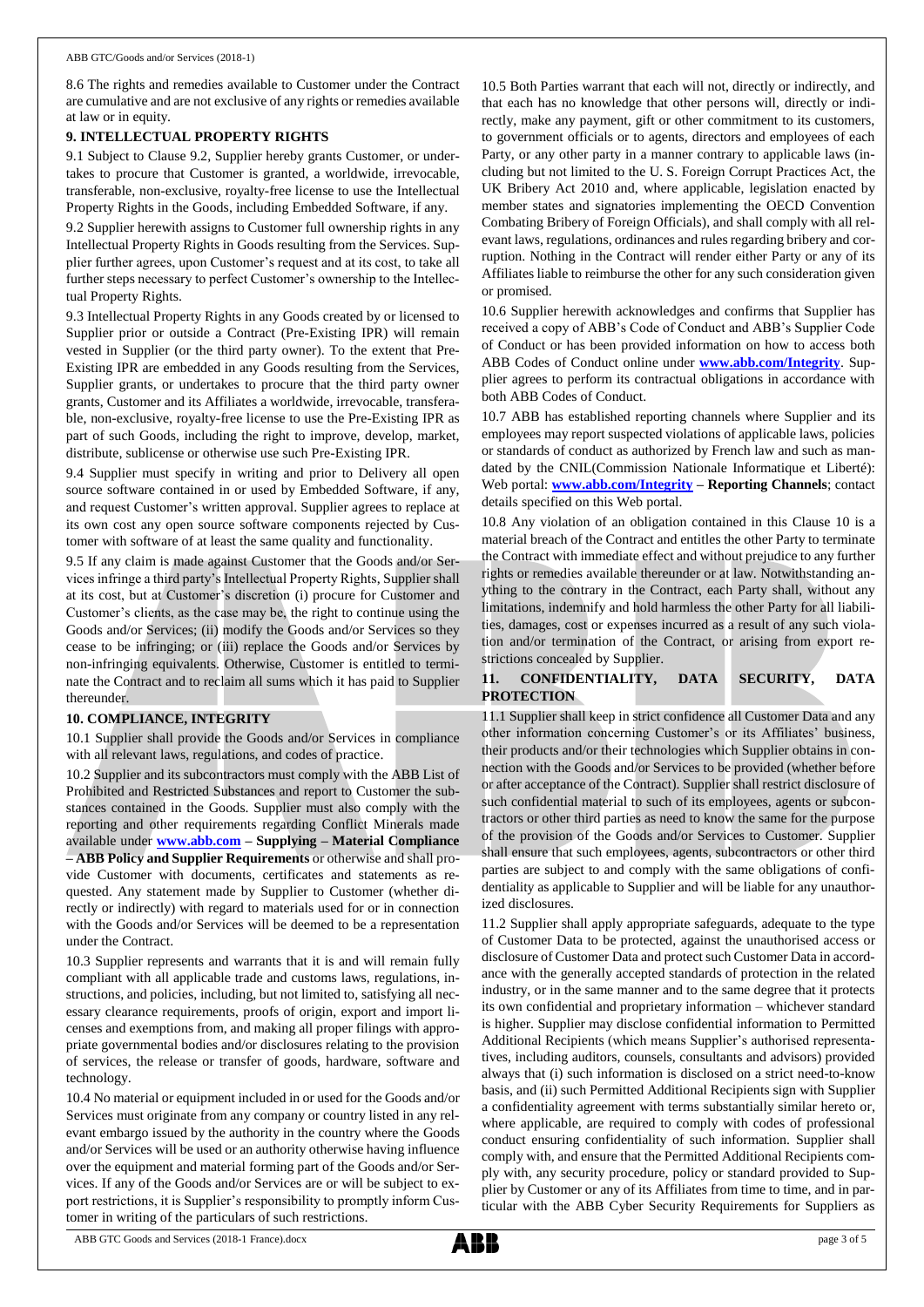made available under **[www.abb.com/Supplying/Cybersecurity](http://www.abb.com/Supplying/Cybersecurity)**, or as otherwise set out in the Contract.

11.3 Supplier must not (i) use Customer Data for any other purposes than for providing the Goods and/or Services, or (ii) reproduce the Customer Data in whole or in part in any form except as may be required by the Contract, or (iii) disclose Customer Data to any third party, except to Permitted Additional Recipients or with the prior written consent of Customer.

11.4 Supplier shall install and update at its own cost adequate virus protection software and operating system security patches for all computers and software utilized in connection with providing the Goods and/or Services.

11.5 Supplier shall inform Customer without delay about suspicion of breaches of data security or other serious incidents or irregularities regarding any Customer Data.

11.6 Supplier agrees that Customer may provide any information received from Supplier to Affiliates of Customer and to third parties.

11.7 Protection of Personal Data

11.7.1 If Customer discloses Personal Data to Supplier, Supplier shall comply with all applicable data protection laws and regulations.

11.7.2 Supplier shall apply appropriate physical, technical and organizational measures to ensure a level of security of Personal Data appropriate to the respective risk and the ability to ensure the ongoing confidentiality, integrity, availability and resilience of processing systems and services.

11.7.3 Supplier agrees that it will not withhold or delay its consent to any changes to this Clause 11 which in Customer's or its Affiliates' reasonable opinion are required to be made in order to comply with applicable data protection laws and regulations and/or with guidelines and advice from any competent supervisory authority, and agrees to implement any such changes at no additional cost to Customer.

11.7.4 Supplier acknowledges that the processing of Personal Data in accordance with the Contract may require the conclusion of additional data processing or data protection agreements with Customer or its Affiliates. To the extent such additional agreements are not initially concluded as part of the Contract, Supplier, its relevant Affiliates or subcontractors shall upon Customer's request promptly enter into any such agreement(s), as designated by Customer and as required by mandatory law or a competent data protection or other competent authority.

# **12. LIABILITY AND INDEMNITY**

12.1 Without prejudice to applicable mandatory law, Supplier shall, without any limitations, indemnify and hold harmless Customer for all liabilities, damages, cost, losses or expenses incurred by Customer as a result of Supplier's breach of the Contract. Supplier shall, without any limitations, indemnify and hold harmless Customer for any claim made by a third party against Customer in connection with the Goods and/or Services, including but without limitation to claims that such Goods and/or Services infringe a third party's Intellectual Property Rights. Upon Customer's request Supplier shall defend Customer against any third party claims.

12.2 Supplier is responsible for the control and management of all of its employees, suppliers and/or subcontractors, and it is responsible for their acts or omissions as if they were the acts or omissions of Supplier.

12.3 Supplier shall maintain in force, and upon request provide evidence of, adequate liability insurance and statutory worker's compensation/employer's liability insurance with reputable and financially sound insurers, which however will not relieve Supplier from any liability towards Customer. The insured amount cannot be considered as limitation of liability.

#### **13. TERMINATION**

13.1 Customer may terminate the Contract for convenience in whole or in part by giving Supplier thirty (30) calendar days written notice. In such event Customer shall pay to Supplier the value of the delivered but unpaid Goods and/or Services and proven direct cost reasonably

incurred by Supplier for the undelivered Goods and/or Services, however in no event more than the price for the Goods and/or Services agreed under the Contract. No further compensation will be due to Supplier.

13.2 In the event of Supplier's breach of the Contract, Customer is entitled to terminate the Contract in accordance with Clause 8.4.

13.3 Customer may terminate the Contract with immediate effect by notice in writing in the event that (i) an interim order is applied for or made, or a voluntary arrangement approved, or a petition for a bankruptcy order is presented or a bankruptcy order is made against Supplier; or (ii) any circumstances arise which entitle the court or a creditor to appoint a receiver or administrator or to make a winding-up order; or (iii) other similar action is taken against or by Supplier by reason of its insolvency or in consequence of debt; or (iv) there is a change of control of Supplier.

13.4 Upon termination Supplier shall immediately and at Supplier's expense return to Customer all Customer property (including any Customer Data, documentation, and transfer of Intellectual Property Rights) then under Supplier's control and provide Customer with the complete documentation about the delivered Goods and/or Services.

## **14. FORCE MAJEURE**

14.1 Neither Party will be liable for any delay or failure to perform its obligations under a Contract if the delay or failure results from an event of Force Majeure. Force Majeure means an event that was not foreseeable by the affected Party at the time of execution of the Contract, is unavoidable and outside the reasonable control of the affected Party, provided that it cannot overcome such event despite all reasonable efforts, and that it provides notice to the other Party within five (5) calendar days from occurrence of the Force Majeure event.

14.2 If a Force Majeure event exceeds thirty (30) calendar days, either Party may terminate the Contract forthwith by written notice without liability. Each Party shall use reasonable efforts to minimise the effects of the Force Majeure event.

## **15. ASSIGNMENT AND SUBCONTRACTING**

15.1 Supplier may neither assign, nor transfer, encumber nor subcontract the Contract, nor any parts thereof (including any monetary receivables from Customer) without prior written approval of Customer.

15.2 Customer may assign, transfer, encumber, subcontract or deal in any other manner with the Contract or parts thereof to its Affiliates.

## **16. NOTICES**

Any notice must be given duly signed by registered mail, courier, or by e-mail to the address of the relevant Party as stated in the Contract or to such other address as such Party may have notified in writing. Email require written confirmation of the receiving Party. Supplier's reply, correspondence, information or documentation related to the Contract must be provided in the language used in the Contract.

### **17. WAIVERS**

Failure to enforce or exercise any term of the Contract does not constitute a waiver of such term and does not affect the right later to enforce such or any other term therein contained.

## **18. GOVERNING LAW AND DISPUTE SETTLEMENT**

18.1 The Contract is governed by the laws of the country (and/or the state, as applicable) where Customer is registered, however under exclusion of its conflict of law rules and the United Nations Convention on International Sale of Goods.

18.2 If Customer and Supplier are registered in the same country, any dispute arising in connection with the Contract which cannot be settled amicably shall be submitted for resolution to the jurisdiction of the civil courts of Paris.

18.3 If Customer and Supplier are registered in different countries, any dispute arising in connection with the Contract which cannot be settled amicably shall be finally settled under the Rules of Arbitration of the International Chamber of Commerce by one arbitrator appointed in accordance therewith. Place of arbitration shall be Customer's place of